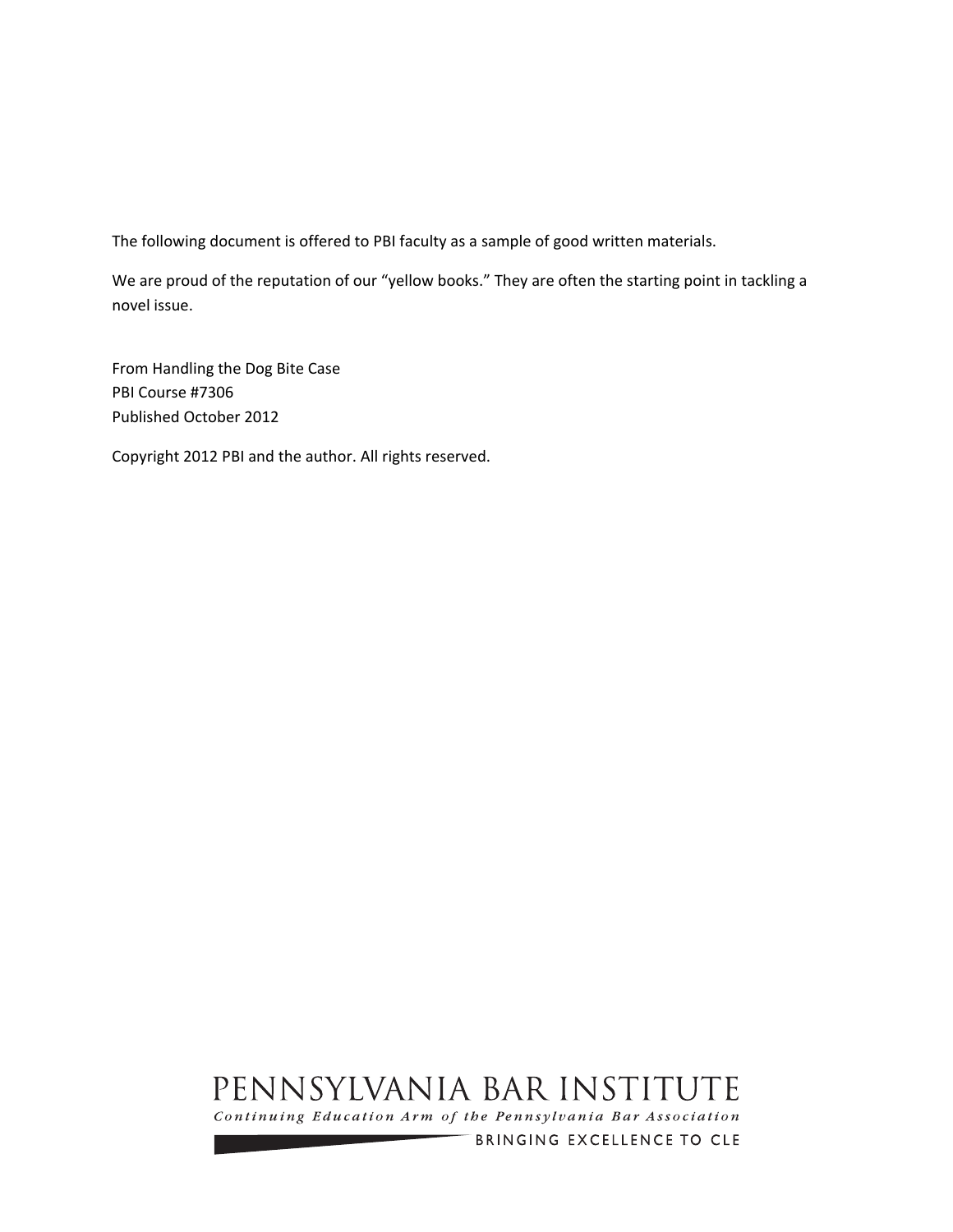Chapter Two

# **Insurance Statistics and Coverage Issues**  e Statistics and Coverage Issues<br>Br. Esq.<br>Ras & Hafer, LLP<br>Carrier of Maria Coverage Issues

**Paul R. Walker, Esq.** Thomas, Thomas & Hafer, LL<mark>P</mark> **Harrisburg**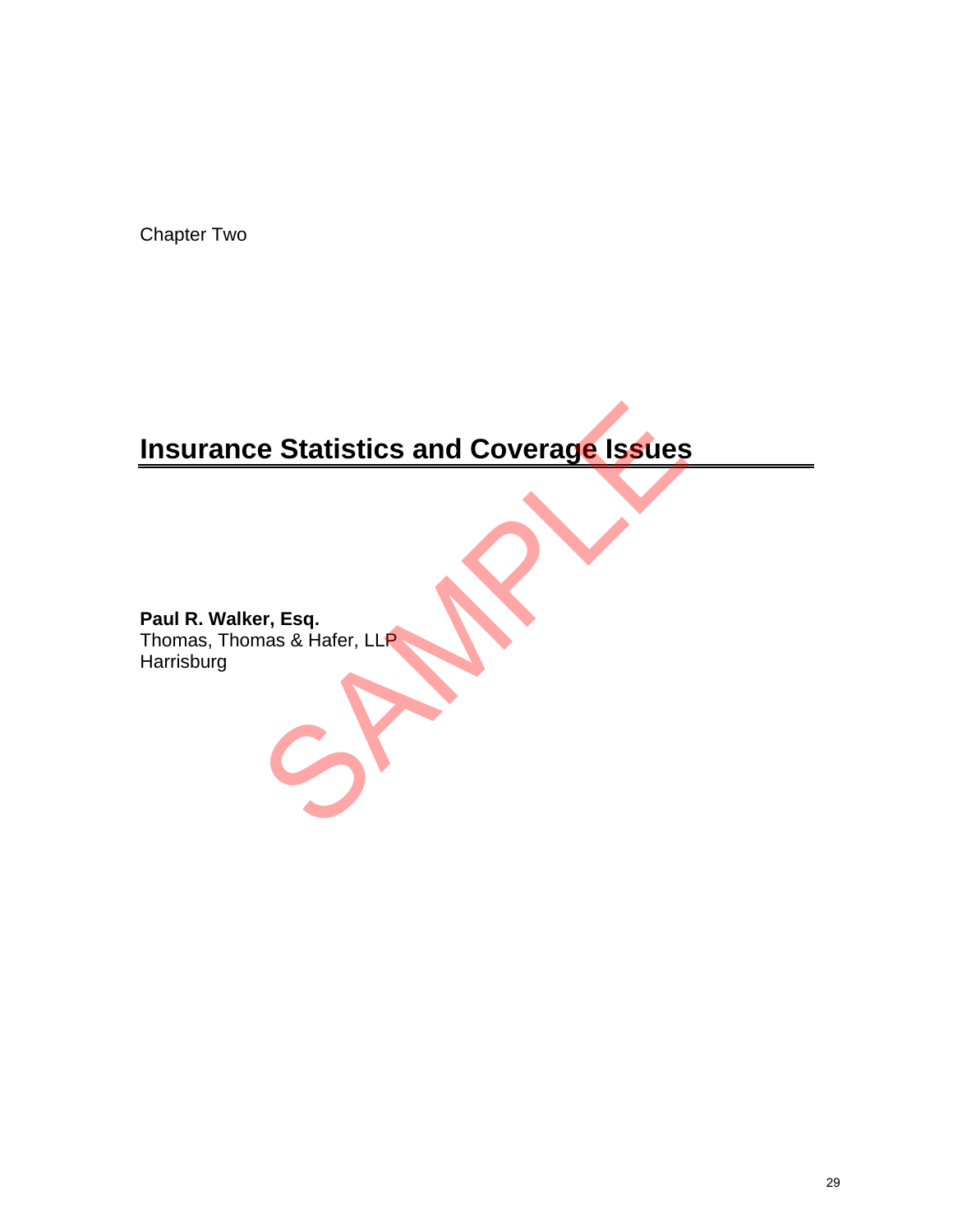3 SPM RIVE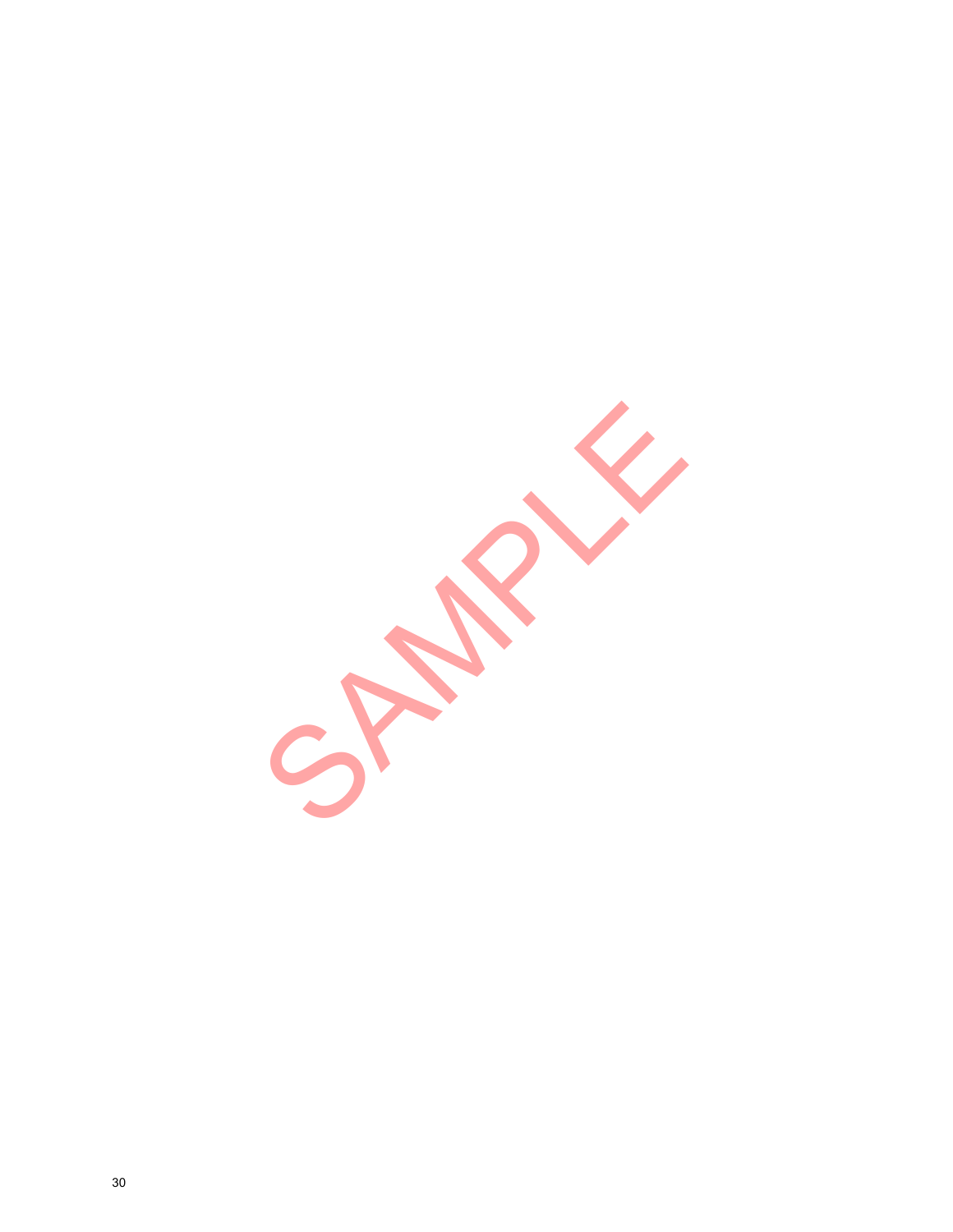# **IMPACT OF DOG BITE CLAIMS ON INSURANCE INDUSTRY**

## **Liability Issues**

In the United States, recovery for injury to the person or property has historically been based upon common law torts. These concepts include trespass, negligence, and strict liability. Each theory of liability has its own distinct elements that must be proven to allow recovery. A person might be liable if he or she was negligent or maintained custody or control of the animal with knowledge that it was dangerous or aggressive. In cities with a "leash law," violation may constitute negligence. To succeed in a claim it is usually necessary to prove at least the following:

- The identity of the owner
- That the victim was actually bitten
- That the victim, at the time of the bite, was in a public place or lawfully in a private place
- That the bite caused injury, suffering, loss or harm

Depending on the state, there are exceptions to the general rules on liability. Some exceptions to the general rules may be as follows:

- The victim was a trespasser
- The victim was a veterinarian who was treating at the time of the incident
- The victim was committing a felony
- The animal was provoked by the victim
- The dog was assisting the police or the military at the time of the incident

Many states make the owner responsible for all bites, even if the animal has not shown any previous aggressive tendencies.

Pennsylvania common law has not imposed strict or absolute liability on the part of dog owners for injuries sustained because of a dog bite.<sup>1</sup> However, in about one-third of states, a strict liability standard applies. For example, in New Jersey: "[t]he owner of any dog which shall bite a person while such person is on or in a public place, or lawfully in a private place, including the property of the owner of a dog, shall be liable for such damages as may be suffered by the person bitten, regardless of the former viciousness of such dog or the owner's knowledge of such viciousness."<sup>2</sup> the udentuy of the cowner<br>
That the victim, as a cutally bitten<br>
That the victim, at the time of the bite, was in a public place or lawfully in<br>
That the victim, at the time of the bite, was in a public place or lawfully

In order to hold the keeper of a domesticated dog liable in Pennsylvania, proof of the owner's negligence is necessary.<sup>3</sup> The plaintiff is required to show that the dog had "unmistakably vicious tendencies," and that owner knew or reasonably should have

 $\frac{1}{1}$  *Deardorff v. Burger*, 414 Pa. Super. 45, 606 A. 2d 489 (1992); *McCloud v. McLaughlin*, 2003 Pa. Super. 451, 837 A.2d 541, 544 (2003).

<sup>2</sup> N.J.S.A.4:19-16. 3

*Deardorff v. Burger*, *supra.*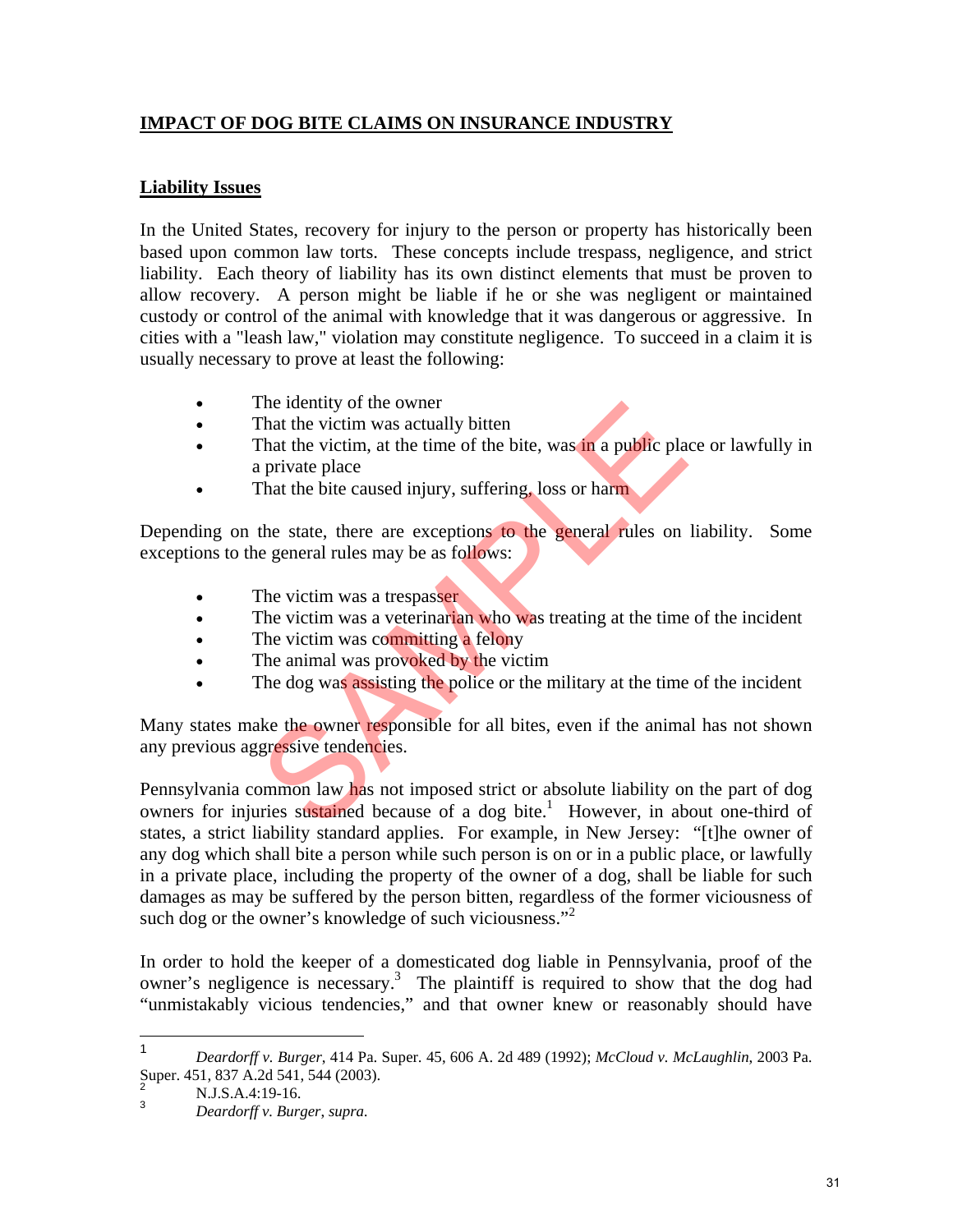known that such tendencies existed. $4$  The "one free bite rule" is not accepted as a defense in civil cases in Pennsylvania. Where a domesticated dog has demonstrated "vicious or ferocious propensities," the "one free bite rule" does not apply.<sup>5</sup>

*Deadorff v. Burger*<sup>6</sup> is an example of the burden of proof necessary to impose liability. In *Deadorff*, a two-year-old was playing in the backyard of her father's friend's home, while the father and his friend were present raking leaves. The friend let a seventy-five pound German Shepherd, owned by the friend's mother (the defendant), out to roam in backyard. The child hugged the dog, and the dog tried to get away. The dog bit the child, requiring sutures to her face. The trial resulted in a defense verdict for the dog owner.

On appeal, the Superior Court re-examined law concerning liability of dog owners, and held that a prior bite incident was not sufficiently specific to advise the jury in unqualified terms that a single bite on a prior occasion was sufficient to put the owner on notice of an alleged "vicious propensity." Since the plaintiff failed to prove that the dog had "unmistakable" vicious tendencies known to the defendant, based on a single prior bite, she failed to make out a case warranting a single-bite instruction.

"[O]ne instance [of an attack by a dog] may show such unmistakable vicious propensity as to make the owner of the dog, with notice, liable for any subsequent act of a similar character."<sup>7</sup> However, the necessary burden of proof does not require the dog to have bitten in the past. "As soon as the owner knows or has good reason to believe that the animal is likely to do mischief, he must take care of him; it makes no difference whether this ground of suspicion arises from one act or from repeated acts. The only restriction is that the act done must be such as to furnish a reasonable inference that the animal is likely to commit an act of the kind complained of."<sup>8</sup> If a dog demonstrates ferocious propensities, but has never actually bitten anyone, "it is the master's duty to see that he is not afforded an opportunity to take a 'first bite.'"<sup>9</sup> Such notice of vicious or ferocious propensity must also be of a character to inform the owner that the animal is likely to commit an act of the kind complained of.<sup>10</sup> neal una a proro bue incostent was not sufficiently specture to early one<br>unqualified terms that a single bite on a prior occasion was sufficient to proton the motion of a alleged "victious propensity." Since the plaintif

Liability may be excused: "A dog owner may always show that his or her dog escaped despite the exercise of reasonable care." In such case, the roving of the dog would not constitute negligence. $^{11}$ 

 $\frac{1}{4}$ *Fink v. Miller*, 330 Pa. 193, 198 A. 666, 668 (1938).

<sup>5</sup> *Andrews v. Smith*, 324 Pa. 455, 188 A. 146 (1936); *Deardorff, supra; Miller, supra.* <sup>6</sup>

 $\frac{1}{7}$  *Id.* 

*Mann v. Weiand*, 81 Pa. 243 (1875); *accord, Fink v. Miller*, 330 Pa. 193, 195, 198 A. 666 (1938). See also *Commonwealth. v. Baldwin*, 2001 Pa. Commw. LEXIS 31, 767 A.2d 644 (2001)(holding that the legislature, in enacting the Dog Law, intended to permit a finding of a propensity to attack human beings by virtue of a single incident, and the injury to the victim did not have to be severe).

<sup>8</sup> *Deardorff*, 414 Pa. Super. at 52; *Andrews*, 324 Pa. at 458, 459. 9

<sup>&</sup>lt;sup>9</sup> *Andrews*, *supra*.<br><sup>10</sup> *Id.*<br><sup>11</sup> *Despite 414 L* 

<sup>11</sup> *Deardorff*, 414 Pa. Super. at 54, fn 8; *see also Miller, supra.*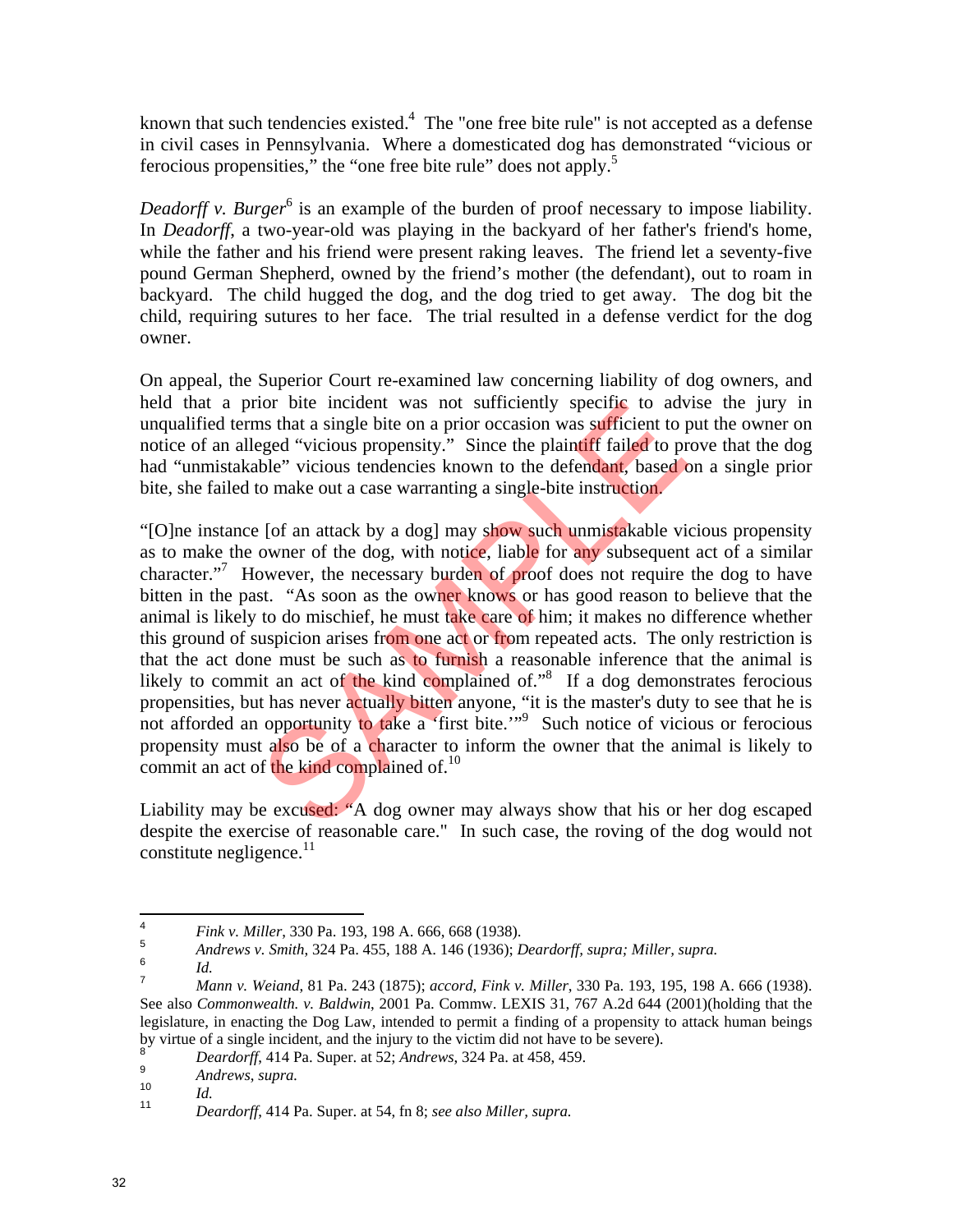In addition to the owner of the dog, an owner or occupier of the property on which the dog bite occurs can be liable where there is evidence that he or she knew or had reason to know of the dog's vicious propensity. In *Crance v. Sohanic*<sup>12</sup>, the Plaintiff recovered from dog owner, as well as occupant of house where attack occurred. Of interest, the *Crance* court held that subsequent incidents were admissible at trial to show that the dog had dangerous propensities.

In addition to actual knowledge, the right to control is important to assess liability against an owner of property. In *Palermo v. Nails*<sup>13</sup>, the landlord knew his nephew's dog was vicious, and had been instructed by police eighteen months earlier to keep dog tied up because it had bitten a child. The court held that a landlord out of possession of the premises can be liable for injuries caused by a dog owned and maintained by a tenant, where the landlord had actual knowledge of the presence of a dangerous animal and had the right to control or remove the animal by reclaiming possession of premises.

In *Govan v. Philadelphia Housing Authority*14, immunity was granted to Philadelphia Housing Authority where the Authority did not have "direct" control over dog. In *Govan*, a resident at a development tied the dog to a tree in a common area, where she left the dog unattended. The dog a bit a child, who sustained serious injuries. The Authority had a policy regarding dog ownership and reserved the right to remove from the development any pet which threatened the health or safety of tenants. Prior to this incident, tenants had complained about the dog, and the injured child's parents claimed that the Authority was responsible for their son's injuries because the Authority had "control" over the dog and could have removed it. The court held that "constructive control" by means of reserving the right to remove threatening dogs does not rise to the level of control required to invoke the exception to sovereign immunity regarding the care, custody, or control of **animals**. rol or remove the animal by reclaiming possession of premises.<br>
bilidelphia labusing Authority<sup>14</sup>, immunity was **grained** to Philadelphia<br>
bilidelphia Housing Authority<sup>14</sup>, immunity was **grained** to Philadelphia<br>
antity

In *Kormos v. Urban*<sup>15</sup>, the court upheld a nonsuit against the plaintiff, and rejects the assertion of Pennsylvania's Dog Law (see below) as a basis to assert negligence *per se* in a civil action. This decision was affirmed by the Pennsylvania Superior Court, and a petition for appeal to the Pennsylvania Supreme Court was denied.

In *Mangino v. Cowher*<sup>16</sup>, plaintiffs alleged violations of the Dog Law resulted in negligence *per se*. The court noted that even having proven negligence *per se*, a plaintiff cannot recover unless it is demonstrated that the negligence was the proximate cause of the injury. The violation of the statute must be shown to be a substantial factor in causing the injury, which is normally is a question of fact for the jury, and may be removed from the jury's consideration only where it is clear that reasonable minds cannot differ on the issue.

 $12<sup>12</sup>$ 

<sup>&</sup>lt;sup>12</sup><br>
<sup>13</sup> 344 Pa. Super. 526, 496 A.2d 1230 (1985)<br>
<sup>13</sup> 334 Pa. Super. 544, 483 A.2d 871 (1984)<br>
2004 Pa. Commw. LEXIS 321, 848 A.2d 193 (2004)<br>
<sup>15</sup> 2005 Pa. Dist & Cty Dec. LEXIS 361, effirmed with

<sup>15</sup> 2005 Pa. Dist & Cty Dec. LEXIS 361, affirmed without opinion 911 A.2d 193 (Pa. Super. 2006), Appendix "A"

<sup>2010</sup> Pa. Dist. & Cty Dec. LEXIS 252 (Lawrence Cty. 2010)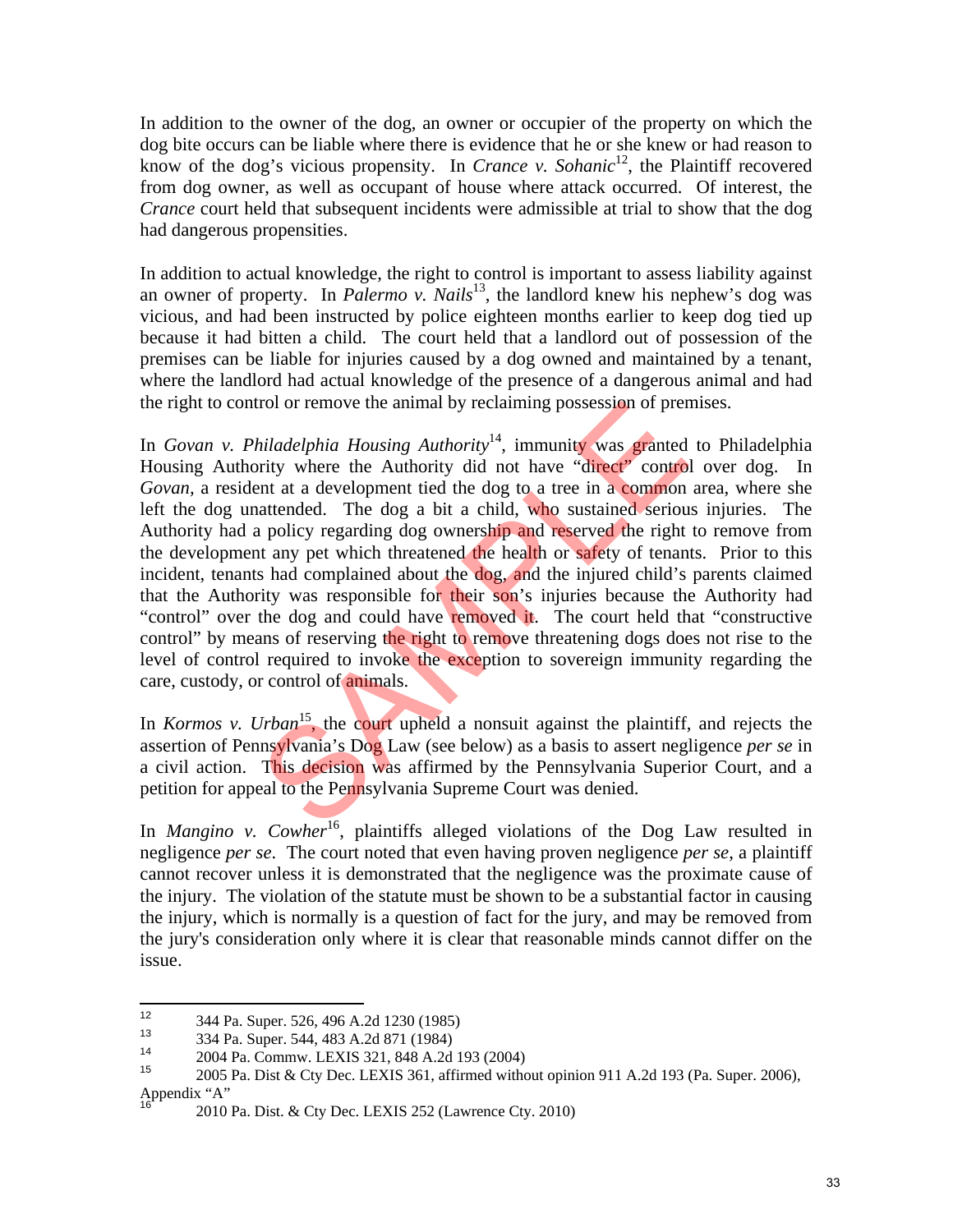*3 P.S. § 459-305* of the Dog Law prohibits an owner of any dog from failing to keep the dog at all times either: (1) confined within the premises of the owner; (2) firmly secured by means of a collar and chain or other device so that it cannot stray beyond the premises on which it is secured; or (3) under the reasonable control of some person. *3 P.S. § 459- 305(a)*. This section of the Dog Law was enacted to protect against personal injury, property damage and other hazards created by roving dogs. The court noted that an unexcused violation of *§ 459-305* constitutes negligence *per se*, but absolute liability is not imposed on a dog owner for damages caused by a roving dog. Liability will only attach where the violation of the Dog Law is a substantial factor in bringing about the injuries sustained. Normally, the trier of fact will determine whether the violation is a substantial factor in causing the injury.

The court also discusses that a dog owner may always show that his or her dog escaped despite the exercise of due care. In such cases, the roving of the dog would not constitute negligence. Whether an owner exercised due care despite the dog's escape is also a question for the trier of fact in certain circumstances. The court concluded that plaintiffs had alleged sufficient triable facts to require Defendants' motion for summary judgment to be denied on the negligence *per se* counts.

In *Underwood v. Wind*<sup>17</sup>, a minor child was bitten by two pit bulls, which also bit two "good Samaritans". The victims recovered civil judgments against the owner of the dogs, and the lessor of the rental premises where the dog owner lived. The dog owner rented from her aunt, with the express condition that she not have the two pit bulls reside with her. The dog owner never told her aunt that the dogs were living with her, and had escaped two months earlier, due to a faulty latch. The trial court instructed the jury that the dog owner was negligent *per se*. She objected that the jury did not have an opportunity to consider her explanation for the escape. The court held as follows:

While the court's jury charge may have been inarticulate at times, we find the charge, when considered in its entirety, *with regard to this specific argument* was legally sound and adequately informed the jury of the law of liability as it applies to dog owners whose dogs escape and harm someone. The crux of the instruction advised the jurors to consider whether [the dog owner's] explanation for the dogs' escape was reasonable, or whether their escape and the subsequent harm they caused were due to [the dog owner's] negligence. The court's charge was in accordance with *Villaume,* relied upon by appellant. The *Villaume* Court explained that the *Miller* holding did not "impose absolute liability upon dog owners whose dog is unrestrained despite their exercise of due care." *Villaume*  at 795. Citing *Miller,* the *Villaume* Court stated that a mere violation of the Dog Law does not establish the causation factor required for a finding of liability; "Where proof of despie lie exercise of due can: In such cases, the rowing of the day would be eighted to ever the trier of fact in certain circumstances. The court goodinal deleged surface and deleged surface to require Defendants' motio

 $17$ 954 A.2d 1199 (Pa. Super. 2008), Appendix "C"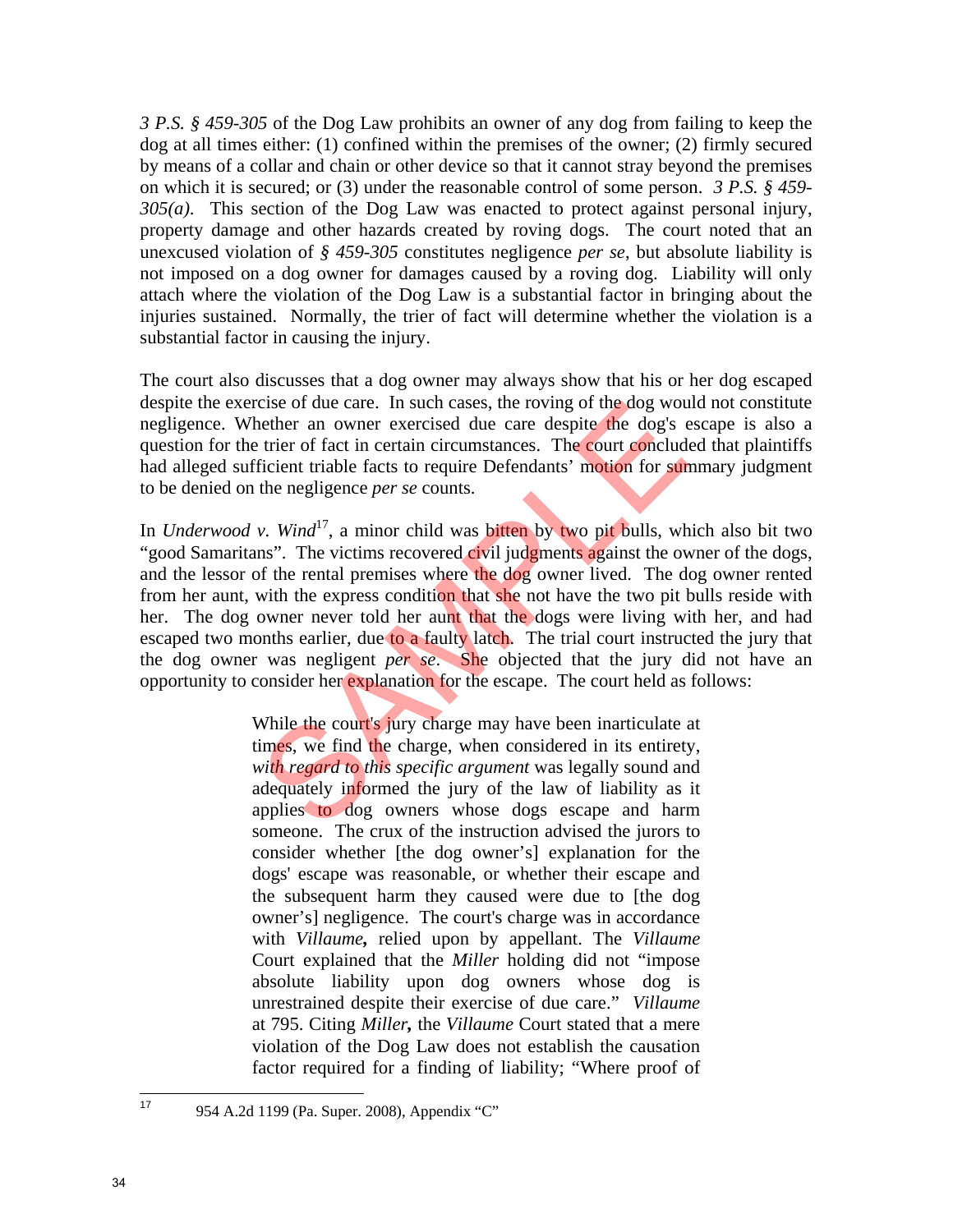negligence rests upon a violation of the Dog Law, liability does not attach unless the violation is a substantial factor in bringing about the injuries sustained." *Id.* This is exactly the law with which the jury was charged. The court's charge was accurate and adequate on this point.

The court also held that the trial court did not err in instructing the jury that the dogs' actions on the day in question could be considered in determining whether the dogs had "violent propensities," citing *Commonwealth v. Hake* for the proposition that a single incident can show such propensities.

The court affirms the judgment against the dog owner, and turns to the judgment against the lessor aunt. The lessor argued that the trial court's charge misstated the law as to an out-of-possession landlord's duty of care: (1) by wrongly referencing and applying to the landlord the Dog Law, *3 P.S. §459-101 et seq.*, which is applicable only to an owner or keeper of dogs, and (2) by incorrectly inserting the phrase *"or should have known,"* in addition to the correct standard *"knows* of the presence of a dangerous animal," when instructing on the standard to be employed when considering the liability of an out-ofpossession landlord for a vicious dog. The court holds that the trial court failed to make a distinction between the dog owner and the lessor, resulting in reversible error.

In *Janosevich v. Raines*<sup>18</sup>, the trial court sustained preliminary objections of the landlord Defendants where the theory against them was that they permitted a violent and vicious dog (a pit bull) to be housed on the premises could have prevented the danger the dog presented by not allowing the dog to be on their premises. The attack by the dog was alleged to have occurred off the premises. It was also alleged that the Rainses' minor child was walking the dog at the time. In other words, there was no allegation that the dog had escaped from the **premises** or from its owner's control. The dismissal of the counts was upheld. The court holds that the Landlord had no duty: three was no invitee being injured on the premises, and the landlord did not maintain possession or control. in aindiora saulty care: (1.) by wrongly reterogiong and applying to the<br>sing Ig Law, 3 P.S. §459-101 er seq., which is applicable only to an owner or<br>a and (2) by incorrectly inserting the phrase  $\sigma or$  gbould have known,

In *Rosenberry v. Evans*<sup>19</sup>, the landlord was sued for a dog bite that occurred at the leased premises, where an invitee came to chose a pit bull puppy from a litter. The trial court granted summary judgment to the landlord, which decision was appealed.

The court noted that under Pennsylvania law, in order to establish a cause of action in negligence against a landlord for injuries caused by a tenant's dog, it must be proven that the landlord owed a duty of care, that the landlord breached that duty, and that the injuries were proximately caused by the breach. A landlord out of possession is not liable for attacks by animals kept by his tenant on leased premises where the tenant has exclusive control over the premises. However, a duty to use reasonable care will attach to prevent such injuries if the landlord has knowledge of a dangerous animal on the rented premises and if the landlord enjoyed the right to control or remove the animal by retaking the premises.

<sup>18</sup> <sup>18</sup> 2011 Pa. Dist. & Cty. Dec. LEXIS 411 (Allegheny Cty. 2011) 2012 Pa. Super. 91 ( Pa. Super. 2012)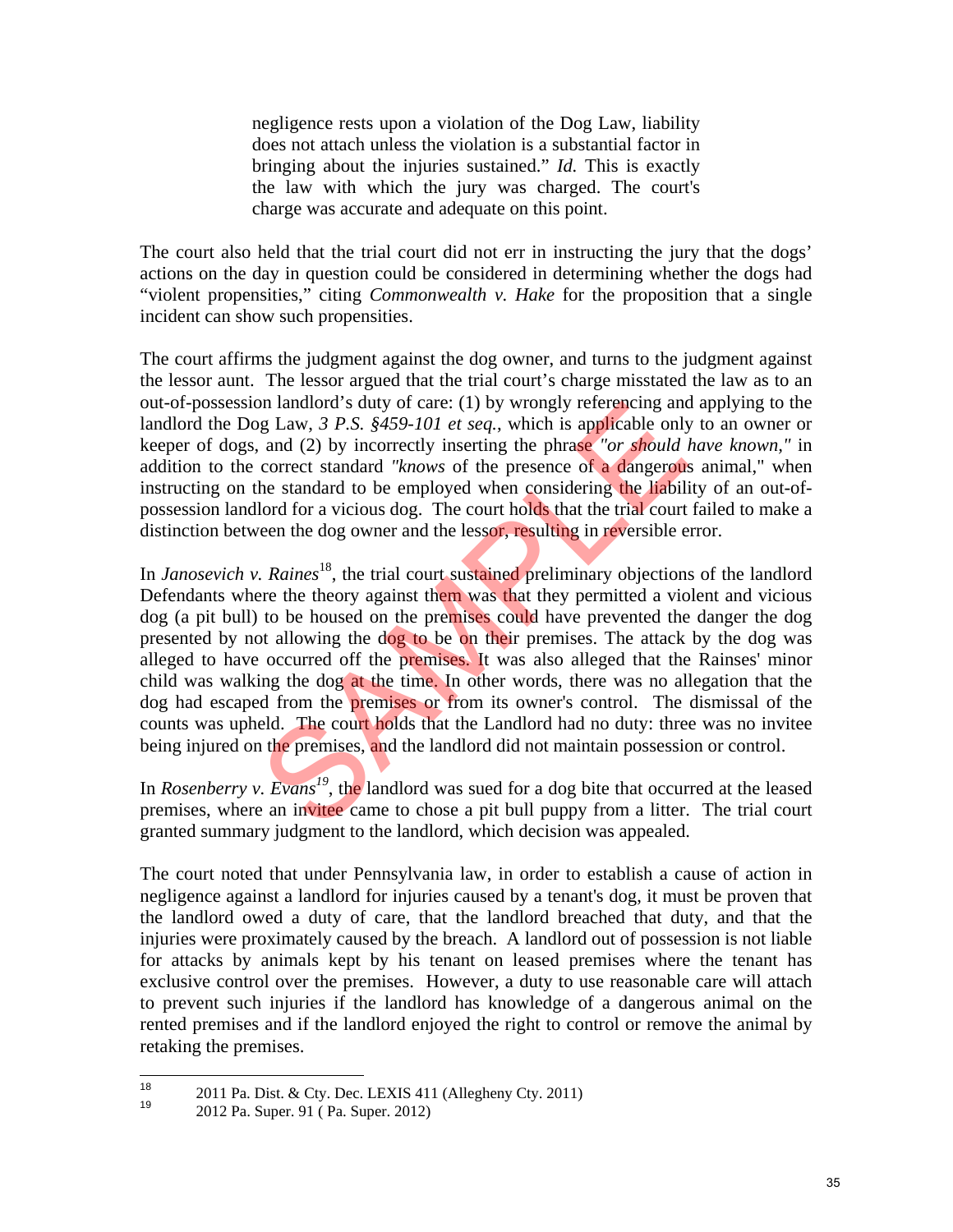Here, the court finds triable issues of fact from the fact that the dog had a facial tic as possibly being knowledge of a dog's dangerous propensities. However, the court refused to impute knowledge of the facial tic by an odd job handyman to the landlords, where the handyman was not a property manager or an employee. The court holds that there was no evidence from which one could infer actual knowledge of the dog's dangerous propensities to the landlord.

## **Impact of Claims**

Dog bite claims cost insurance companies a tremendous amount of money. One estimate by the Centers for Disease Control and Prevention ("CDC") is that 4.7 million injuries occur from dog bites each year in the United States, with 800,000 requiring medical treatment. Children are three times more likely to require medical treatment for dog bites. The vast majority of children who suffer dog bites are bitten on the face, neck and head, requiring plastic and reconstructive surgery. One estimate is that getting bitten by a dog is the fifth most frequent cause of emergency room visits by children.

In 1997 the Personal Injury Verdict Reviews reported a number of dog bite cases in which settlement amounts vary: \$1,500 for dog bite with puncture wounds to the upper thigh, \$30,000 for dog bit causing laceration of the lip causing scaring, and \$100,000 for an attack by two pit bulls that bit a 10 year-old male causing facial scarring. Jury verdicts may be unpredictable. In one New Hampshire case, a woman received 27 dog bits from two pit bulls while in a friend's apartment. She was in the hospital for two weeks and had \$40,000 in medical bills, but was unemployed. On the basis of common law duty to keep rented premises free from dangerous conditions, she sued the landlord of the building, but not the owners of the dogs, as the owner was her friend. A jury returned a verdict of \$2.14 million. The attorneys settled the case for \$1.1 million while the judge was considering a motion for judgment notwithstanding the verdict. treament. Chinten are three times more likely to require medical tries<br>thes. The vast majority of children who suffer dog bites are bitten on the<br>head, requiring plastic and reconstructive surgery. One estimate is that g<br>

In 2001, the CDC estimated that 368,000 non-fatal victims are seen in hospital emergency rooms, which averages out to over 1000 per day. In 2007, another estimate is that there were 33 fatal dog maulings in the United States, in seventeen states. According to the CDC, there were 17 dog bite-related fatalities in 1997.

Dog bite claims account for more than one-third of all liability claims paid under homeowners insurance policies in  $2011^{20}$ .

State Farm Insurance Company, the largest homeowners insurer in the United States, paid out more than \$109 million as a result of its nearly 3,800 dog bite claims in 2011. In 2010, there were about 3,500 claims and \$90 million in payouts. California led the way in 2011. State Farm received 527 claims and paid \$20.3 million, an increase of 31% over 2010.

<sup>20</sup> Insurance Information Institute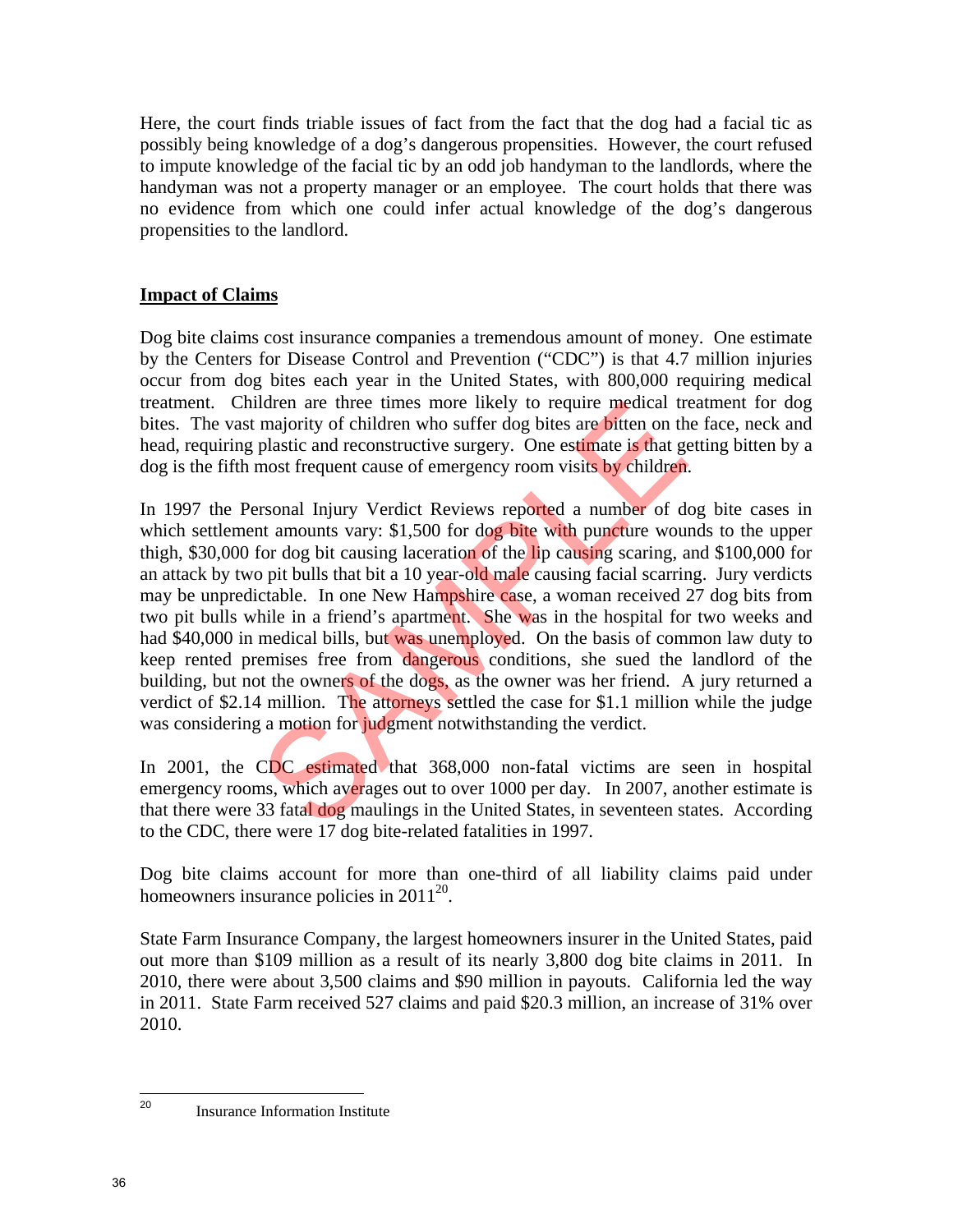| <b>YEAR</b>                           | <b>VALUE OF</b>                                                                                                                                                                                                                                                                                                                                                                                                                              | <b>NUMBER OF</b> | <b>AVERAGE COST</b> |
|---------------------------------------|----------------------------------------------------------------------------------------------------------------------------------------------------------------------------------------------------------------------------------------------------------------------------------------------------------------------------------------------------------------------------------------------------------------------------------------------|------------------|---------------------|
|                                       | <b>CLAIMS</b>                                                                                                                                                                                                                                                                                                                                                                                                                                | <b>CLAIMS</b>    | PER CLAIM           |
| 2003                                  | \$324.2 M                                                                                                                                                                                                                                                                                                                                                                                                                                    | 16,919           | \$19,162            |
| 2004                                  | \$319.0 M                                                                                                                                                                                                                                                                                                                                                                                                                                    | 15,630           | \$20,406            |
| 2005                                  | \$321.1 M                                                                                                                                                                                                                                                                                                                                                                                                                                    | 14, 295          | \$22,464            |
| 2006                                  | \$322.3M                                                                                                                                                                                                                                                                                                                                                                                                                                     | 14,661           | \$21,987            |
| 2007                                  | \$356.2 M                                                                                                                                                                                                                                                                                                                                                                                                                                    | 14,531           | \$24,511            |
| 2008                                  | \$387.2 M                                                                                                                                                                                                                                                                                                                                                                                                                                    | 15,823           | \$24,461            |
| 2009                                  | \$412.0 M                                                                                                                                                                                                                                                                                                                                                                                                                                    | 16,586           | \$24,840            |
| 2010                                  | \$412.6 M                                                                                                                                                                                                                                                                                                                                                                                                                                    | 15,770           | \$26,166            |
| 2011                                  | \$478.9 M                                                                                                                                                                                                                                                                                                                                                                                                                                    | 16,292           | \$29,396            |
| <b>PERCENT</b>                        |                                                                                                                                                                                                                                                                                                                                                                                                                                              |                  |                     |
| <b>CHANGE</b>                         | 16.1%                                                                                                                                                                                                                                                                                                                                                                                                                                        | 3.3%             | 12.3%               |
| 2010-2011                             |                                                                                                                                                                                                                                                                                                                                                                                                                                              |                  |                     |
| <b>PERCENT</b>                        |                                                                                                                                                                                                                                                                                                                                                                                                                                              |                  |                     |
| <b>CHANGE</b>                         | 47.7%                                                                                                                                                                                                                                                                                                                                                                                                                                        | 3.7%             | 53.4%               |
| 2003-2011                             |                                                                                                                                                                                                                                                                                                                                                                                                                                              |                  |                     |
|                                       | afford coverage if the dog is owned by or under the control of a business such as a<br>breeder or pet shop. Approximately 50% of dog bites occur on the owner's property.<br>The vast majority of biting dogs belong to a victims' family or friends.                                                                                                                                                                                        |                  |                     |
| <b>Response of Insurance Industry</b> |                                                                                                                                                                                                                                                                                                                                                                                                                                              |                  |                     |
| safety -- and insurance -- concerns.  | The insurance industry response to increased dog bite claims is varied.<br>companies say they're only trying to reduce costs and are only eliminating coverage for<br>breeds known to have high bite rates. Several high-profile dog mauling cases, such as the<br>fatal attack on a San Francisco woman by two Presa Canarios in 2001, have increased<br>Some insurance companies, which represent household names, either have canceled or |                  | Insurance           |
| 21<br>Insurance Information Institute | refused to write homeowners' policies for individuals with certain dog breeds. While<br>subject to change based on claims data or dog bite-related fatalities, the "usual suspect"<br>breed list, according to industry sources, includes Pit Bulls, Rottweilers, German                                                                                                                                                                     |                  |                     |
|                                       |                                                                                                                                                                                                                                                                                                                                                                                                                                              |                  |                     |
|                                       |                                                                                                                                                                                                                                                                                                                                                                                                                                              |                  |                     |

According to industry sources<sup>21</sup>, the estimated number and cost of dog bite claims between 2003 and 2011 is:

# **Types of Insurance Impacted by Dog Bite Claims**

#### **Response of Insurance Industry**

 $21$ 21 Insurance Information Institute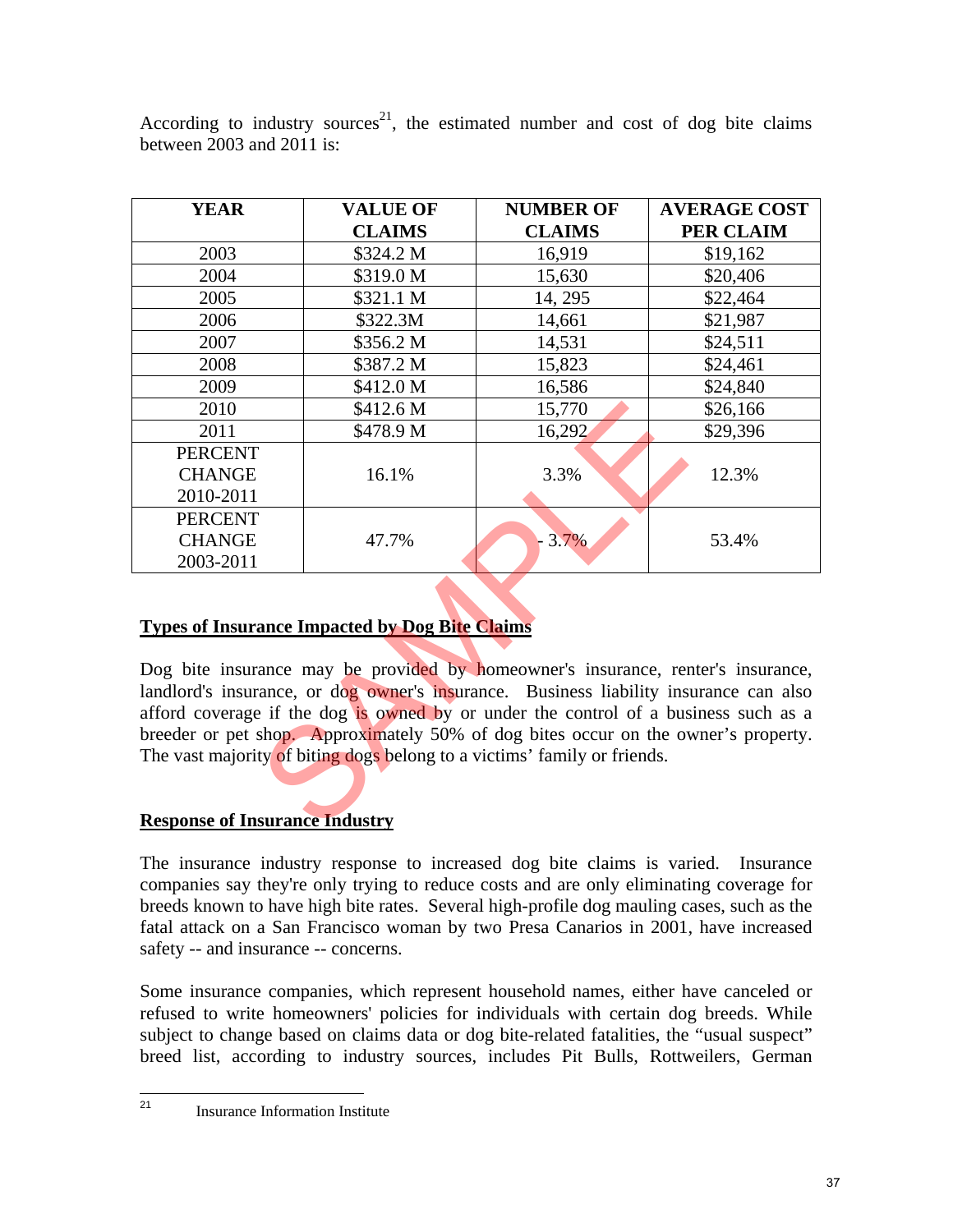Shepherds, Doberman Pinschers, Chow Chows, Wolf hybrids and Presa Canarios. Many insurance companies do not automatically reject owners of certain breeds but may require letters from veterinarians, dog obedience certificates, or a home visit by an insurance agent.

At least one insurance industry spokesperson has acknowledged that the industry isn't positioned to determine which dogs should be deemed vicious. However, industry claim experience has revealed that certain breeds, when they do attack, tend to cause a lot more damage when they do bite, not because they bite most often.

Most insurance companies with "breed lists" say they base their positions on data from claims and CDC statistics. About 25 breeds of dogs were involved in 238 fatal dog bites, according to a 20-year study conducted by the CDC and published in 2000. According to the report, pit bulls and Rottweilers were involved in more than half of fatalities resulting from dog bites.

Why many insurers have adopted breed-exclusion policies, however, is linked to the bottom line: homeowners' insurers are losing millions on dog bite claims.

# **PENNSYLVANIA'S UNFAIR INSURANCE PRACTICES ACT**

Termination of a homeowners policy is an unfair insurance trade practice, unless the reason for termination is allowable under Unfair Insurance Practices Act of July 22, 1974, P.L. 589, No. 205, 40 P.S. §§ 1171.1 – 1171.15 (Act 205). Allowable reasons for termination include: the report, publis and Koluweiters were involved in more than dial of the<br>
38 SMy many insucress have adopted breed-exclusion policies. Movever<br>
bottom line: homeowners' insurers are losing millions on dog bite claims.<br> **P** 

1) The policy was obtained through material misrepresentation, fraudulent statements, omissions or concealment of fact, which are material to the acceptance of the risk by the insurer.

The insurer must prove that:

- a) The statement was false;
- b) The subject is material to the underwritten risk;
- c) The person making the statement knew the statement was false or the statement was made in bad faith.
- 2) After the policy was issued, there has been a subsequent change or increase in hazard in the risk assumed by the insurer.
- 3) There is an increased probability of loss due to particular conditions.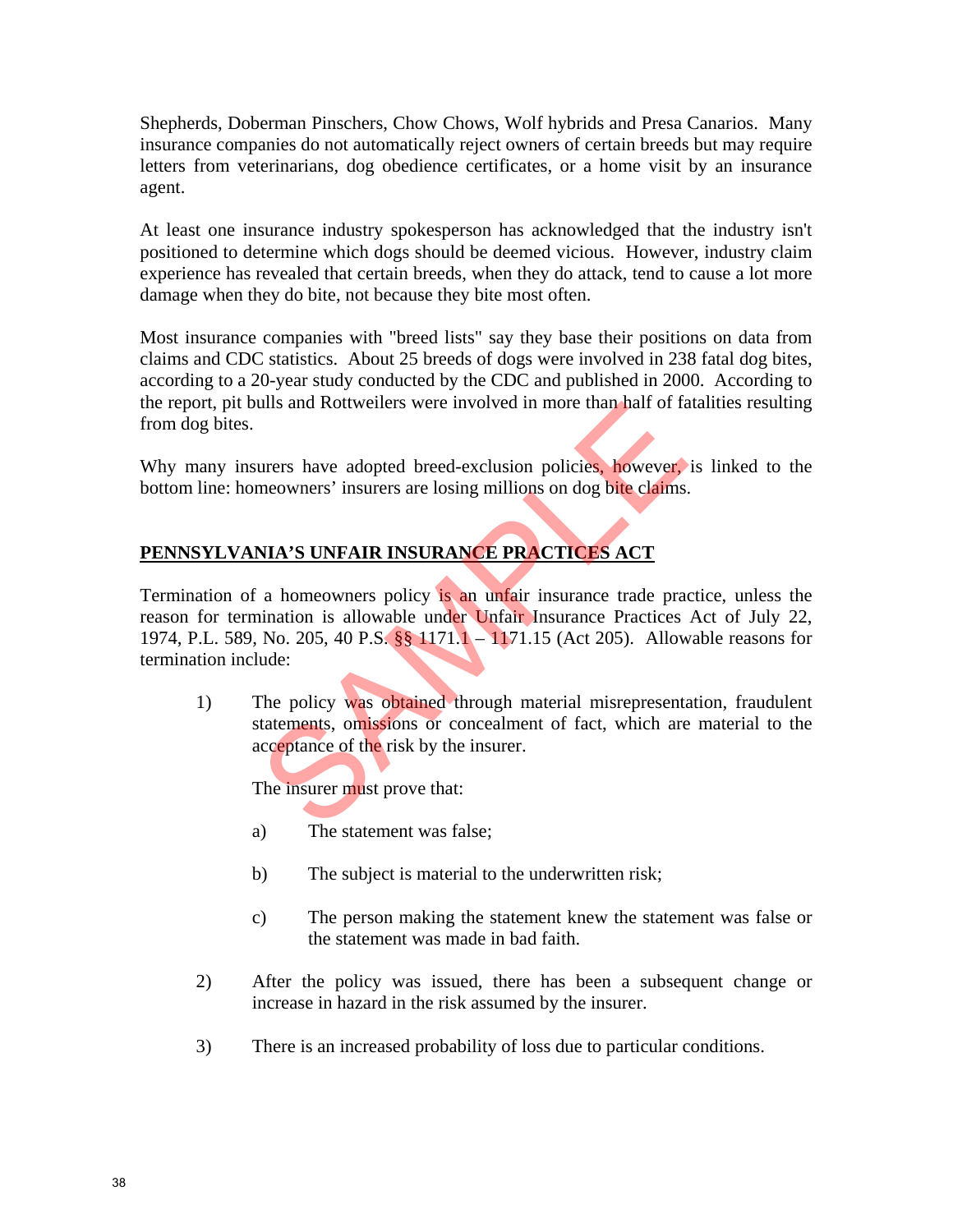#### **Application of Act**

#### *Salsgiver v. Northern Mutual***, PH90-19 (1991):**

The Act applies to owner-occupied, private, residential properties. When a property is no longer owner-occupied, an insurer may cancel a homeowners policy.

#### *Scarnati Estate v. American Motorist***, PI96-06-007 (1998):**

Where a beneficiary of a trust owns the residence, the property is not owner-occupied.

#### *Wituci v. State Farm***, PH94-12-063 (1995):**

The property was no longer owner-occupied where both insureds had died, and cancellation of the homeowners policy was held proper under the Act.

#### *Boczar v. Standard Fire***, P92-09-23 (1994):**

The Act is inapplicable to a policy cancellation involving new construction.

#### *Ritter v. Aetna***, P92-02-12 (1993);** *Wharen v. Old Guard***, PH02-08-018:**

The Act does not apply to commercial properties. Rental property owned by an insured is not owner-occupied.

#### **PENNSYLVANIA'S DOG LAW**

#### **Selected Portions of the Act**

The Dog Law of December 7, 1982, P.L. 225, No. 225, 3 P.S. §§ 459-101-459- 1205 (as amended), provides in part:

#### **§ 459-502-A. Registration**

(a) Summary Offense of Harboring a Dangerous Dog.—Any person who has been attacked by one or more dogs, or anyone on behalf of such person, a person whose domestic animal has been killed or injured without **provocation**, the State Dog Warden or the local police officer may file a complaint before a District Justice, charging the owner or keeper of such a dog with harboring a dangerous dog. The owner or keeper of the dog shall be guilty of the summary offense of harboring a dangerous dog if the District Justice finds beyond a reasonable doubt that the following elements of the offense have been proven. Lara Prince, P92-49-12-3 (1994):<br>
The charge price of production involving new construction.<br>
Policies to a policy cancellation involving new construction.<br>
Policies to a policy cancellation involving new construction.<br>
P

(1) The dog has done one or more of the following:

(i) Inflicted severe injury on a human being without provocation on public or private property.

(ii) Killed or inflicted severe injury on a domestic animal without provocation while off the owner's property.

(iii) Attacked a human being without provocation.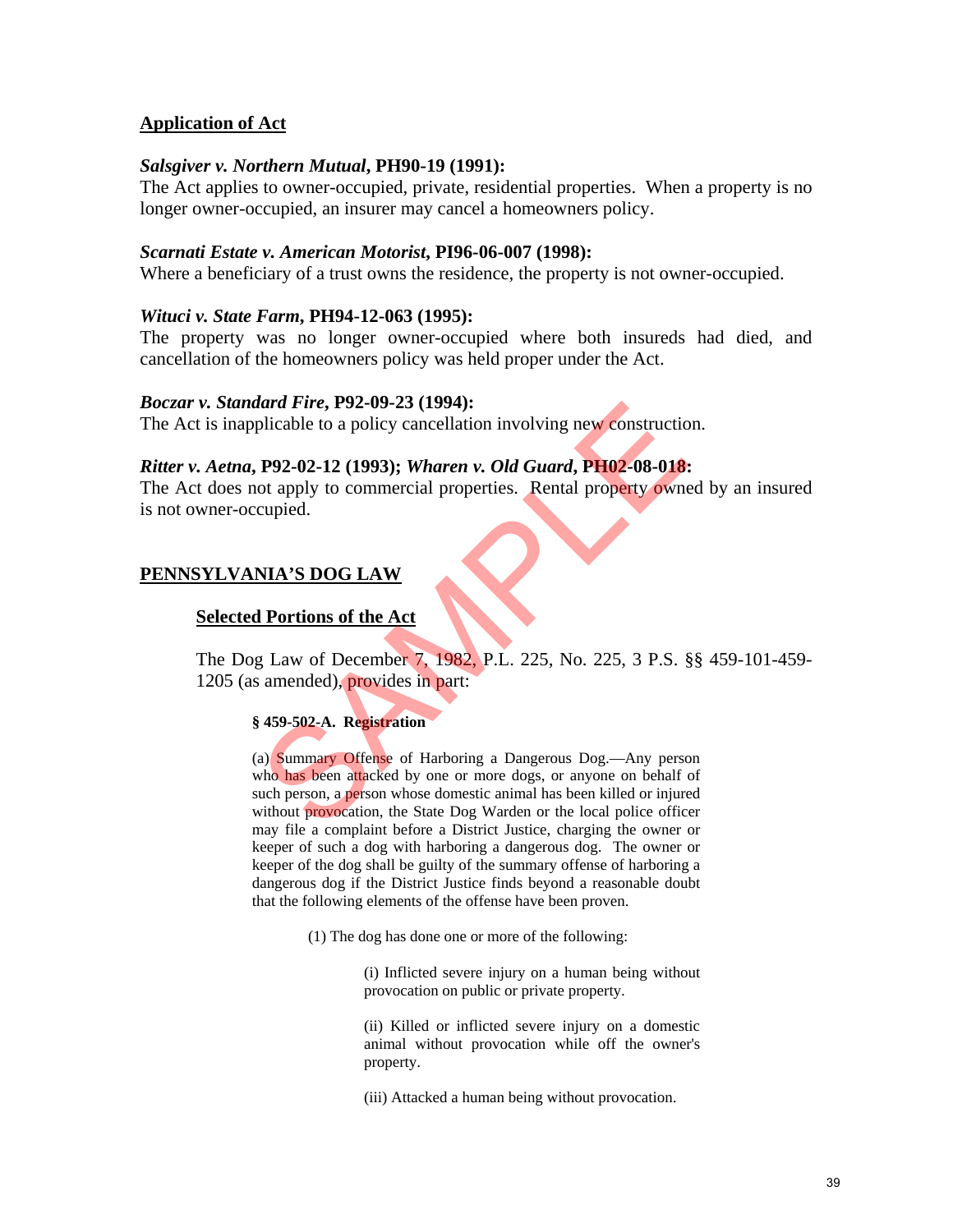(iv) Been used in the commission of a crime.

(2) The dog has either or both of the following:

(i) A history of attacking human beings and/or domestic animals without provocation.

(ii) A propensity to attack human beings and/or domestic animals without provocation. A propensity to attack may be proven by a single incident of the conduct described in paragraph  $(1)(i)$ ,  $(ii)$ ,  $(iii)$  or (iv).

(3) The defendant is the owner or keeper of the dog.

(a.1) Effect of a Conviction.—A finding by a District Justice that a person is guilty under subsection (A) of harboring a dangerous dog shall constitute a determination that the dog is a dangerous dog for purposes of this Act.

. . .

#### **§ 459-503-A. Requirements**

. . .

(a) Enclosure and Insurance. The Department shall issue, upon payment of all fees under subsection (b), a certificate of registration to the owner of such animal within 30 days of notification, in writing, by the Department that the dog has been determined to be dangerous and that the owner presents sufficient evidence of:

> (1) A proper enclosure to confine a dangerous dog and the posting of a premises with a clearly visible warning sign that there is a dangerous dog on the property. In addition, the owner shall conspicuously display a sign with a warning symbol that informs children of the presence of a dangerous dog.

> $(2)(i)$  A surety bond in the amount of \$ 50,000 issued by an insurer authorized to do business within this Commonwealth, payable to any person injured by the dangerous dog; or

(ii) a policy of liability insurance, such as homeowner's insurance, issued by an insurer authorized to do business within this Commonwealth in the amount of at least \$ 50,000, insuring the owner for any personal injuries inflicted by the dangerous dog. The policy shall contain a provision requiring the secretary to be named as additional insured for the sole purpose of being notified by the insurance company of cancellation, termination or expiration of the liability insurance policy. (a.1) Effect of a Convention.—A finding by a District Justice that a<br>person is guilty under subsection (A) of harboring a disappease dog frequencies disappear of this Act.<br>
Shall constitute a determination that the dog is

(d) Other Requirements.—The owner shall sign a statement attesting that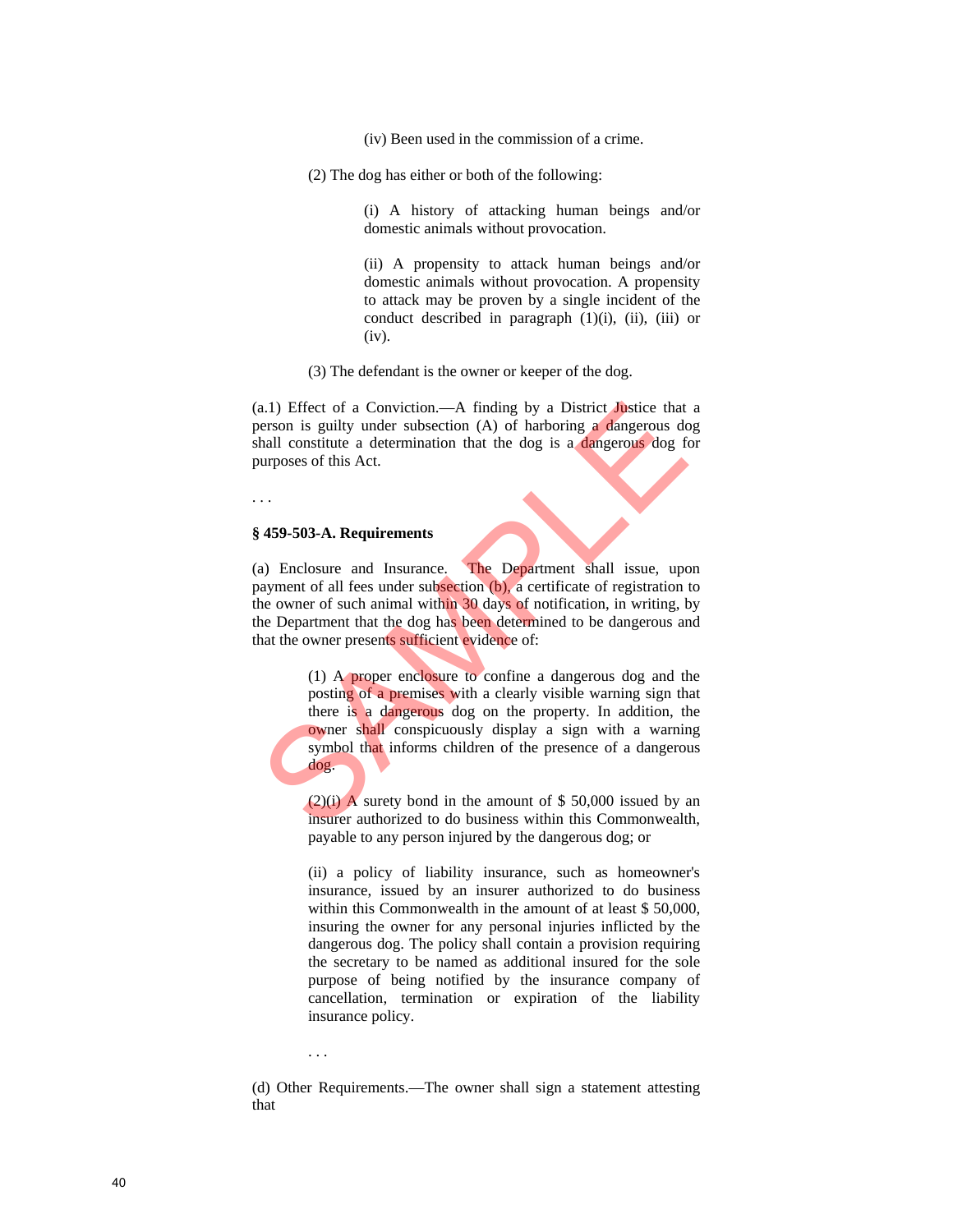(1) The owner shall maintain and not voluntarily cancel the liability insurance required by this section during the period for which licensing is sought unless the owner ceases to own the dangerous dog prior to expiration of the license.

. . . .

#### **§ 459-507-A. Construction of article**

(a) Enforcement. – This article shall be enforced by all except counties

(b) Abusive or Unlawful Conduct of Victim.—This article shall not apply if the threat, injury or damage was sustained by a person who, at the time, was committing a willful trespass or other tort upon the premises occupied by the owner of the dog, or was tormenting, abusing or assaulting the dog or has, in the past, been observed or reported to have tormented, abused or assaulted the dog, or was committing or attempting to commit a crime.

(c) Local Ordinances.—Those provisions of local ordinances relating to dangerous dogs are hereby abrogated. A local ordinance otherwise dealing with dogs may not prohibit or otherwise limit a specific breed of dog.

(d) Insurance Coverage Discrimination.-- No liability policy or surety bond issued pursuant to this Act or any other Act may prohibit coverage from any specific breed of dog.

. . . .

#### **§ 459-901. Enforcement of this act by the secretary; provisions for inspections**

(a) General Rule.—The Secretary, through State Dog Wardens, employees of the Department and policy officers, shall be charged with the general enforcement of this law. The secretary may employ all proper means for the enforcement of this Act and may enter into agreements pursuant to section 1002, which shall be filed with the Department, for the purpose of dog control. State dog wardens and employees of the Department are hereby authorized to enter upon the premises of any persons for the purpose of investigation. A dog warden or employee of the Department may enter into a home or other building only with the permission of the occupant or with a duly issued search warrant. arisaniling the dog or has, in the past, heren observed of reprenetation<br>any commuting or assumed the dogs. or was commuting or<br>therming to commutia crime.<br>
alternating scale of the dogs are hereby abroasies of cold ordin

. . .

#### **§ 459-903. Violations**

Unless heretofore provided, any person found in violation of any provision of Article II through Article VIII of this act shall be guilty of a summary offense for the first violation and for a second and subsequent violation which occurs within one year of sentencing for the first violation shall be guilty of a misdemeanor of the third degree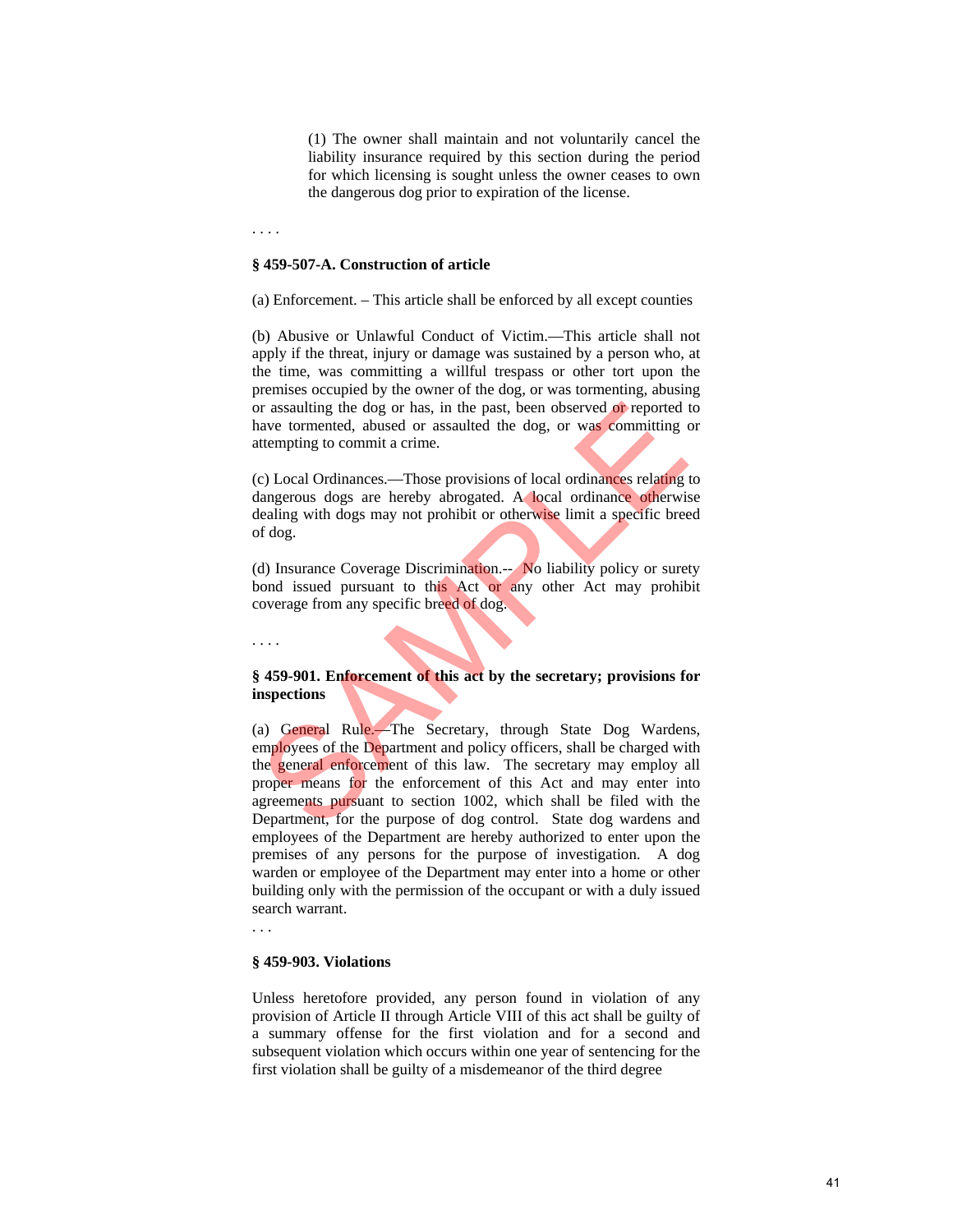#### **Application of Act**

#### *Lerro v. Upper Darby Township***, 798 A.2d 817 (Pa. Cmwlth. 2002)**

The party charged with enforcement of the Act is the Secretary of Agriculture. To the extent that the Township failed to fulfill its duty under the Dog Law, it is the responsibility of the Secretary of Agriculture to take appropriate action, and enforcement by private individuals in prohibited.<sup>22</sup>

#### **PENNSYLVANIA DECISIONS**

#### **Courts**

*Lititz Mut. Ins. Co. v. Commonwealth, et al.***, 401 A.2d 606 (Pa. Cmwlth. 1979):** The acquisition of a large dog by a homeowner is not a substantial increase in hazard that justifies an insurer's refusal to renew a homeowner's policy. The mere presence of a dog, even of a breed known to be aggressive, is not a basis for finding a substantial increase of hazard absent some showing that the particular  $\log$  creates that risk.<sup>23</sup> EMIZ MHL. Ins. Co. v. Commonweallin, et al., 401 A.2 component and thus the main standard and the main standard that the mean that instead the tensor of a best hard at mean the mean presence of a dog, even of a best had t

# *Old Guard Mut. Ins. Co. v. Quigley***, 4 Pa. D&C 4th 620 (CCP Adams Cty 1990):**

Despite a homeowner breeding and selling wolf-hybrids, the court held after balancing various facts, that the **business pursuits exclusion** in the homeowner's policy did not delete coverage for a liability claim.

#### *Aegis Sec. Ins. Co. v. Maleski***, 626 A.2d 658 (Pa. Cmwlth. 1993):**

The insurance commissioner recognized that a dog bite was a sufficient increase in hazard to support a cancellation. The commissioner's decision that the cancellation notice was not clear was reversed.

#### *Commonwealth v. Hake***, 738 A.2d 46 (Pa. Cmwlth. 1999), petition for allowance of appeal denied, 561 Pa. 679, 749 A.2d 473 (Pa. 2000):**

A dog was determined to be dangerous when it escaped from a house, ran into the street and attacked without provocation.

#### *Commonwealth v. Baldwin***, 767 A.2d 644 (Pa. Cmwlth. 2001):**

A dog is dangerous where a person who did not excite or provoke a dog in any way was attacked while walking away from it.

#### *Aegis Sec. Ins. Co. v. PA Insurance Department***, 798 A.2d 330 (Pa. Cmwlth. 2002):**

Dog that was provoked into biting does not mean that there is a substantial increase in hazard after a homeowners policy was issued, sufficient to justify

<sup>22</sup> <sup>22</sup> See, Appendix "D".<br>See, Appendix "F"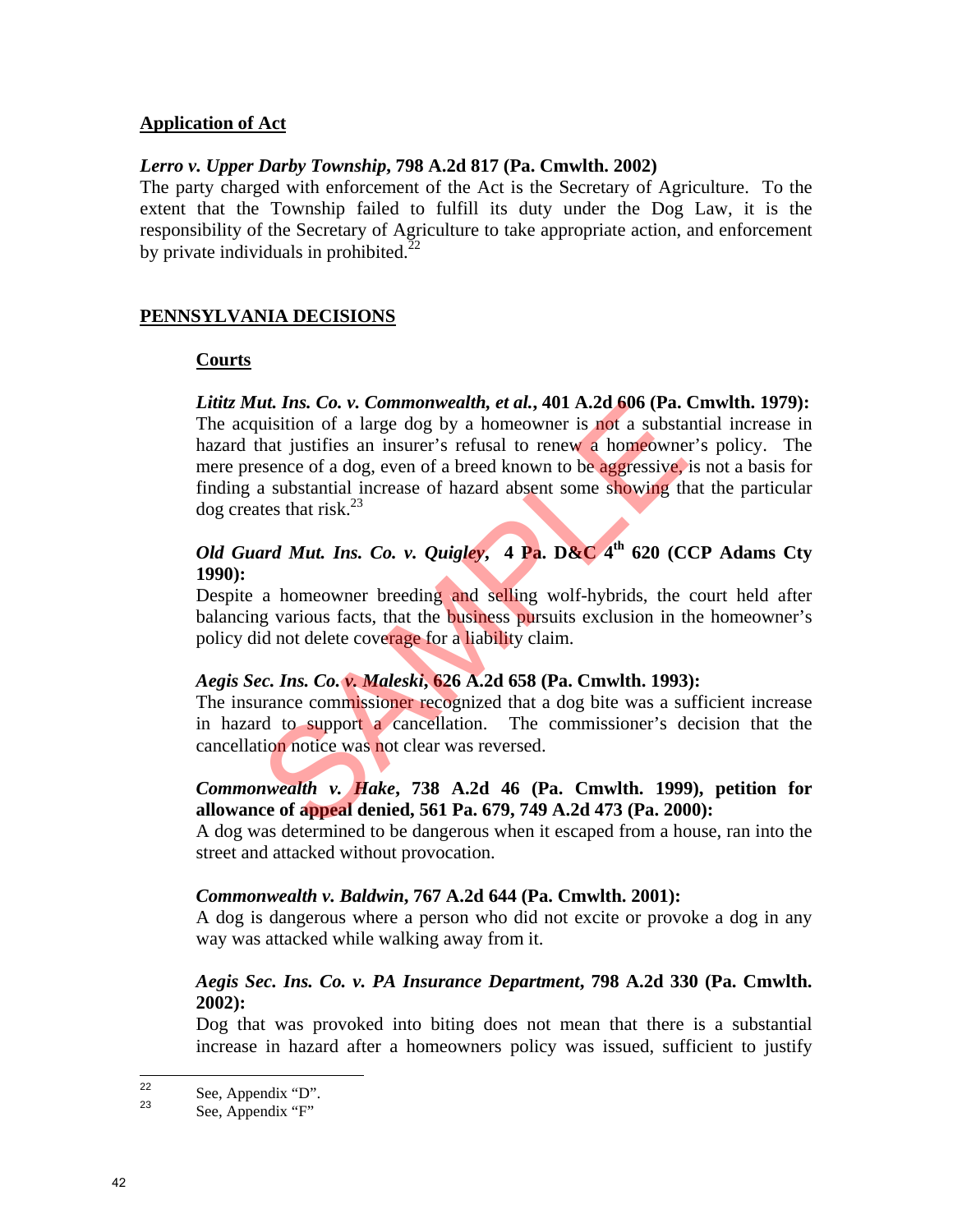cancellation. Court refers to insurance department determinations involving provocation which, although not binding, were instructive. $^{24}$ 

#### *Commonwealth v. Morgera***, 836 A.2d 1070 (Pa. Cmwlth. 2003):**

Two sheep were bit without provocation by a dog off the owner's premises. The sheep recovered. The Commonwealth Court held that the injuries sustained were not "disfiguring lacerations requiring multiple sutures or cosmetic surgery" within the meaning of Section 102 of the Dog Law. No sutures were used in treatment, and there was no evidence that sutures were "required" but not used. A removal of a flap of skin also was not "cosmetic surgery". The District Court's finding that the owner was guilty of the summary offense of harboring a dangerous dog due to the infliction of severe injury on a domestic animal without provocation, while off the owner's property, was reversed.

#### *Commonwealth v. Seyler***, 929 A.2d 262 (Pa. Cmwlth. 2007):**

A male and female pit bull bit a neighbor numerous times, after attacking the neighbor's dog. The Commonwealth Court held that an "owner", within the meaning of Section 102 of the Dog Law includes both a person that has a property right in the dog, as well as a person who permits a dog to remain on or about any premises occupied by the person. Under the latter standard, the owner of the premises who was taking care of the dogs, but disputed ownership, is deemed an owner. The court also held that this single incident was sufficient to support the trial court's finding that the single incident demonstrated the dogs' propensity to attack human beings without provocation. mwealth v. Seyfer, 929 A.2d 262 (Pa. Cmwitth, 2007):<br>
and female pit bull bit a neighbor numerous times, after attacking the<br>
and female pit bull bit a neighbor numerous times, after attacking the<br>
r's dog. The Commonweal

#### **Insurance Department**

# *In re White (Liberty Mutual)***, PH97-07-016 (1997):**

A dog biting a person who entered a property through a gate marked "Beware of Dog" and ignored a sign instructing those who entered to ring a bell is not a substantial increase in hazard involving the particular dog.

#### *In re Ranieli (White Hall Mutual)***, P94-11-030 (1997):**

An increase in hazard did not exist where a child was bitten when it approached a dog that had just been given its dinner where the dog had never before shown aggression.

#### *In re Witmyer (Lititz Mutual)***, P94-03-13 (1995):**

An increase in hazard did exist where the incident was the third in which a particular dog had bitten people.

#### *In re Wetzel & Bresinger (Charter Oak)***, PH96-09-019 (1998):**

An increase in hazard did exist where a Rottweiler left its owners' property, followed and viciously attacked a person.

 $24$ See, Appendix "E"